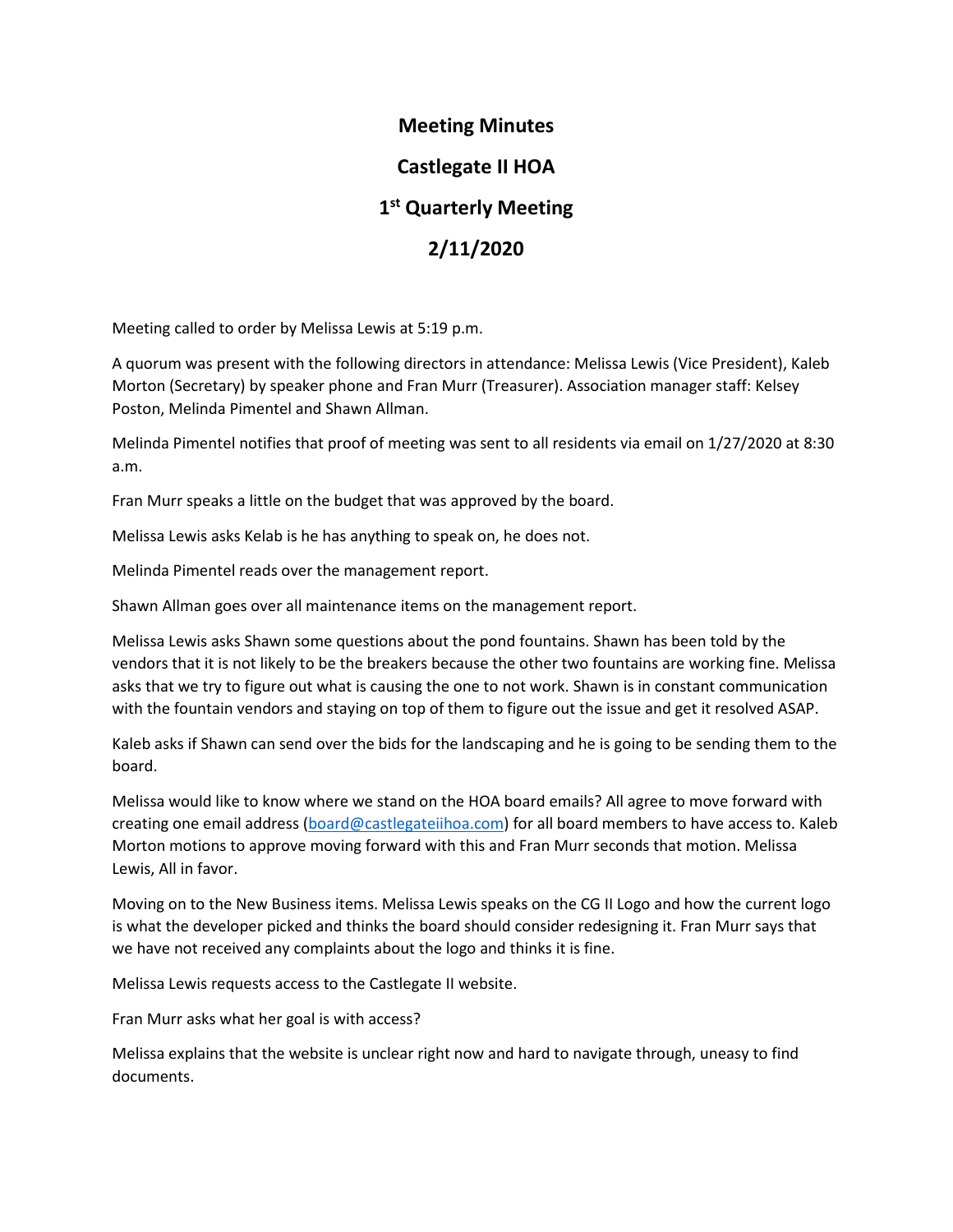# **02/11/2020 Management Report**

#### **Property Status**: 843 Lots

- o 69 Developer Lots
- o 53 Builder Lots
- o 721 Owner Lots

**Inspection Summary** – 9 inspections visits, 35 violations since October 1, 2019.

- $\bullet$  10 3.06 Trash can/Debris
- 3 3.22 Unsightly articles (trailers, boats, etc.)
- $\bullet$  21 3.27 Lawn maintenance
- $\bullet$  1 3.05 Signs

#### **Aquatic Center:**

- Pool open date: April  $15<sup>th</sup>$
- Pool closing date: October  $15<sup>th</sup>$
- Poor staffed hours: 3 pm 9 pm

#### *Maintenance items:*

#### **TO BE DISCUSSED AND REQUEST FOR DECISION**

#### **Landscaping Bids:**

TGC Landscapes - \$67,350

Green Teams - \$81,156

Greener Images - \$66,575 \*Current Contractor\*

#### **Pool Repairs:**

List of suggested repairs submitted by The Pool Guy (current service provider)

#### **ONGOING MAINTENANCE ISSUES**

#### **Fountains in Main Pond:**

Fountain under warranty, parts are being shipped to Solitude Lake Management for

Installation. Awaiting date from Cole Cabella (Solitude)

#### **Lights on Greens Prairie:**

Sent to Landscaping contractor for troubleshooting and repairs (if needed)

#### **COMPLETED MAINTENANCE PROJECTS** (4TH Quarter 2019)

**Lights on Greens Prairie** – Lights broken by mowers, repaired by landscaper

**Fountain Operation** – Replaced electrical panels and breakers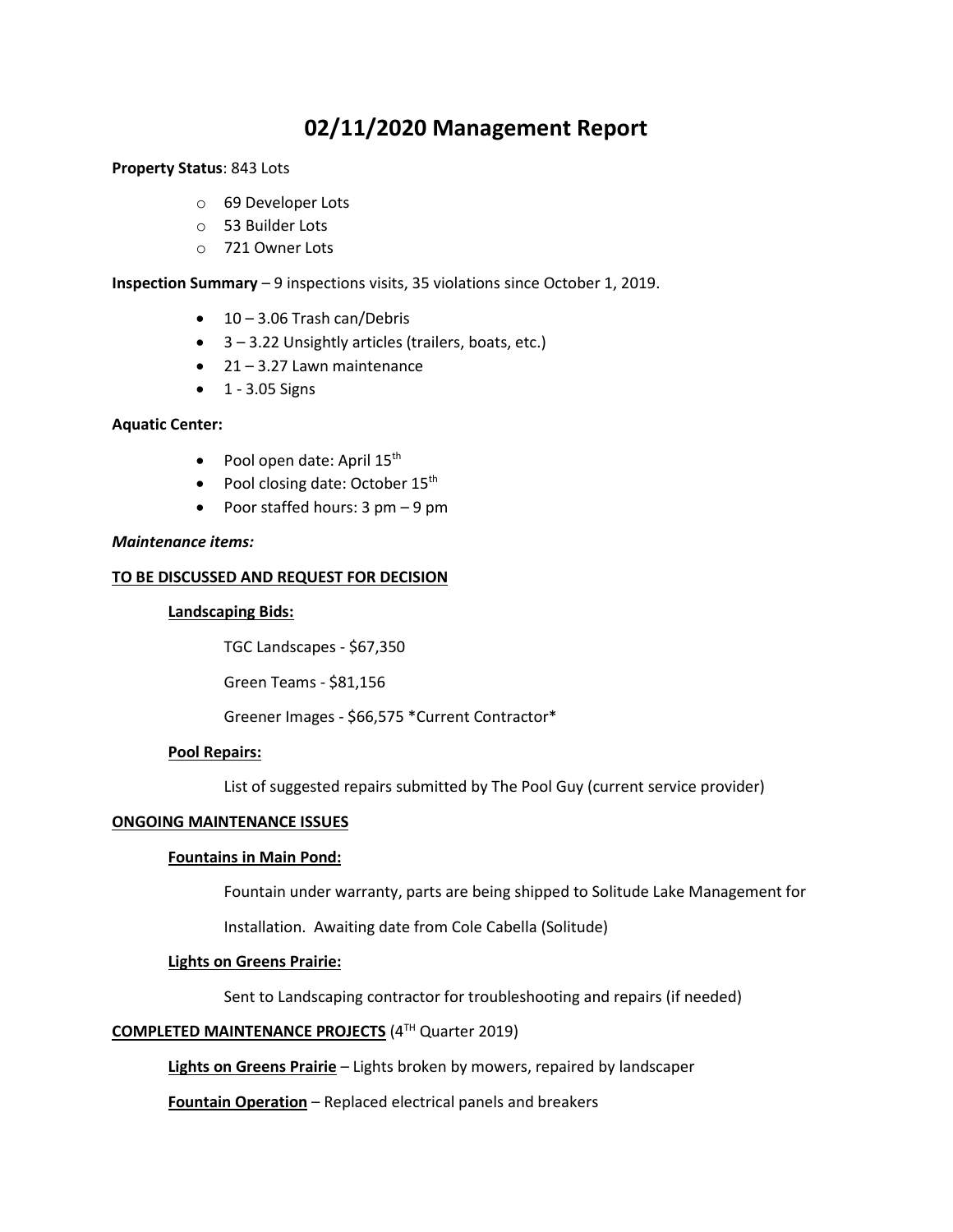**Pool Main Pump Replaced** – Pool pump had stopped running, maintenance contracted Pool Guy to replace (January 2020)

**Pool Filter Media Replaced** – Filter media replacement approved in 2019 to be done in off

season, completed (January 2020)